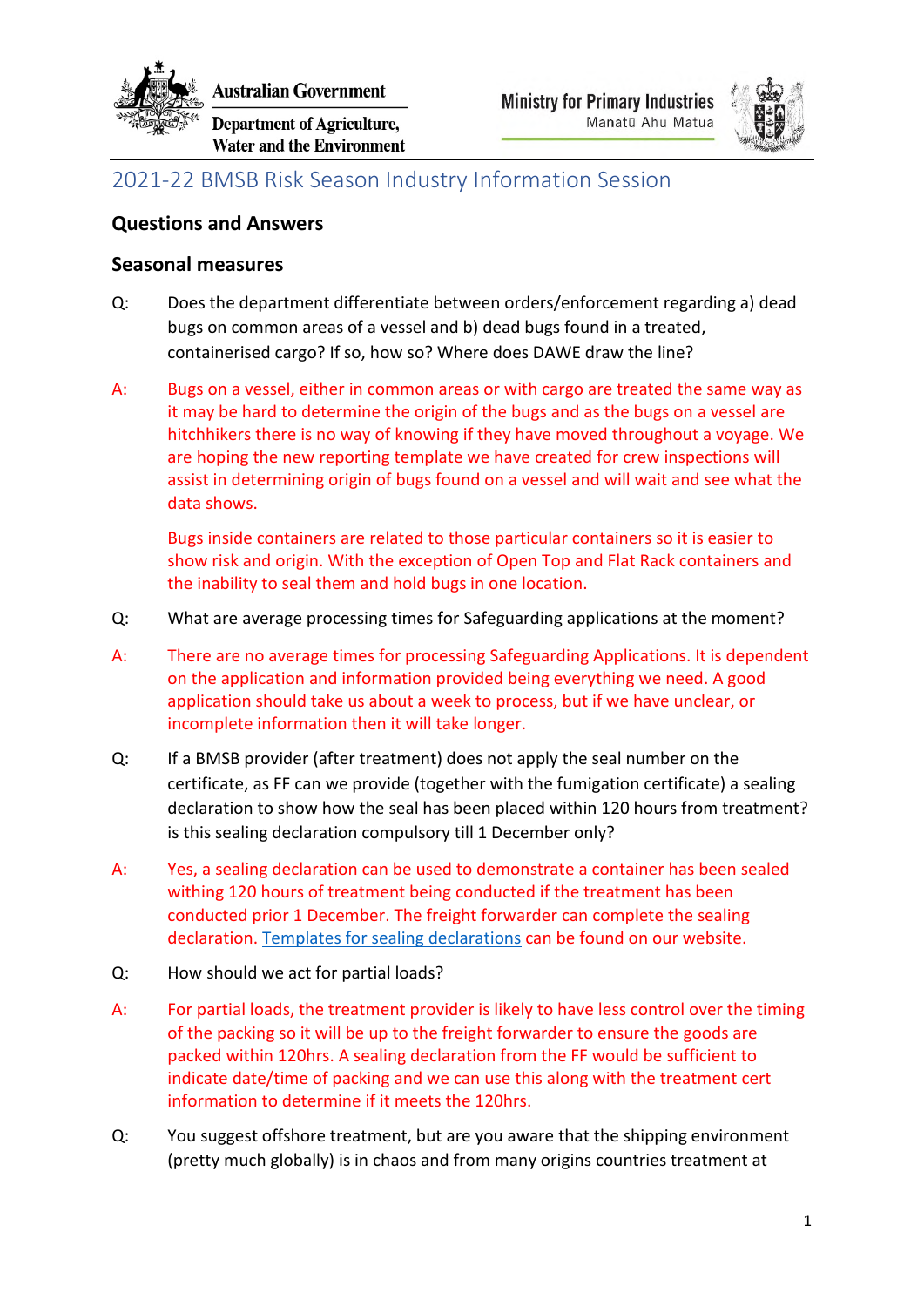

**Department of Agriculture, Water and the Environment** 



origin is almost impossible currently? The USA is a case in point. Lack of schedule integrity is one of the contributing factors.

A: The department has mandatory offshore treatment requirements for break bulk, OT and FR containers to manage the hitchhiker pest risk of BMSB. These treatments must be conducted within 120hrs of export (being Shipped on Board) to minimise the risk of any reinfestation (between September 1 and December 1).

The department is monitoring the sea cargo situation and will be looking at case studies from this season to determine if the policy position needs to change in managing the biosecurity risk considerations.

- Q: DAWE changed the season by a fixed date, not discharge date (like NZ still has in place). Should it not follow for DAWE to apply same logic and uphold previous approvals of a consignment treatment plant? We acknowledge this is a difficult task for DAWE, but cargo owners and operators need certainty and clarity from regulators.
- A: DAWE policy relating to hitchhiker pest aligns with our legislation and the risk assessment of the pest. In this instance, our legislation is that we manage BMSB for goods exported between September 1 and April 30 inclusive. Australia is a far larger country that results in a wider climate range and as such it is considered to have a longer period of time that BMSB may be able to establish in Australia than NZ.
- Q: If goods do not require treatment and ship via LCL and the other portion is requiring treatment, whose responsibility is to fumigate all containers? The forwarder before consolidating? Or the supplier with cargo affected?
- A: That would be a commercial arrangement that would need to be decided with the freight forwarder and supplier. The department would recommend where possible that goods that are not subject to measures are not packed with goods that require treatment to alleviate this issue. Of that the goods that require treatment, are treated prior to being packed into the container.
- Q: In relation to disruptions to global supply chains; we are struggling to export containers stuck in the USA within 21 days after sealing as bookings with shipping lines are virtually impossible to come by. Is there a way of extending that 21-day window for sealing declarations?
- A: The department is aware of delays in overseas load ports. Where container have been packed and sealed prior to 1 September, and these containers have been gated into facilities and the vessel has been subsequently delayed, consideration will be given to these containers. Transport documentation, container bookings, gate in certificates etc; can be provided with the sealing declaration to show that the containers were going to be loaded within the 21-day timeframe, but due to vessel delays have exceeded this.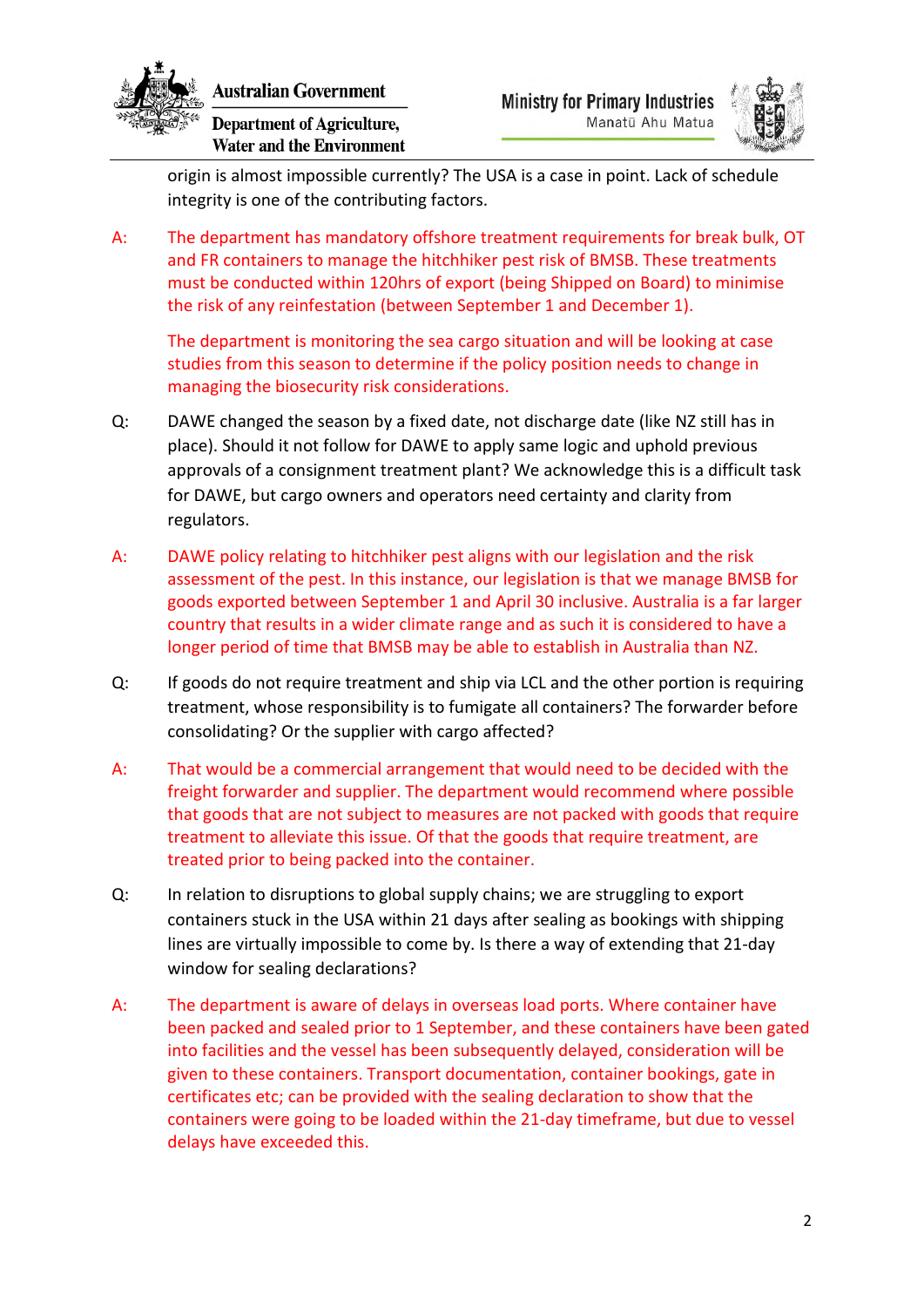

Department of Agriculture, **Water and the Environment** 



- Q: What is the responsibility of liner operators in ensuring compliance to the treatment standards?
- A: The broker and importer are responsible for ensuring the goods meet our BMSB seasonal measures prior to arriving in Australia. Some shipping line operators do apply conditions on goods being shipped on their vessel. For the shipping line operators' requirements, please contact the shipping lines directly.
- Q: How will the introduction of some air freight commodities being subject to inspections be managed and at what level - MAWB, HAWB or other?
- A: Goods from target high risk tariffs 84, 85, 86 & 87 loaded from US and Italian load ports will be targeted for random inspection between 1 September and 30 November. These inspections will be determined on the N10 and N20 import declarations that meet the above criteria.
- Q: Would the reporting requirements for Non VSPS vessels remain the same as before?
- A: Yes, they will.
- Q: For DAWE & MPI, how far is China from being added to the target risk country list?
- A: China is a native range country with natural predators that manage BMSB populations. Due to this, and the numbers of detections we have no intention at this stage of adding China as a target risk country. Of detections of stink bug from China, we tend to have more detections of Yellow Spotted Stink Bug compared to BMSB. Both are managed on a case-by-case basis.
- Q: When VSL has been inspected and cleared in NZ by MPI, can there be alignment by DAWE that vessels then only do PAR & SPQ after departure Auckland, and not have to submit all previous information and pics already sent and handed to MPI?
- A: To ensure the department has a clear risk assessment of each vessel, our entomology team require the information provided to NZ MPI (seven days of inspection) and then the inspection information between NZ and Australia.
- Q: For pre-treated containers regarding the requirement of "goods must be shipped on board within 21 days of sailing", this is not possible today out of Seattle due to excess congestion, where we are seeing delays of 6-8 weeks at the port before vessel arrive and loading.
- A: Once containers have been treated and sealed, there is no additional requirement for these containers to be loaded in a specified time frame. The 21 days requirements are for containers that have been packed and sealed prior to 1 September, therefore not requiring treatment, that have been shipped on board vessels after 1 September.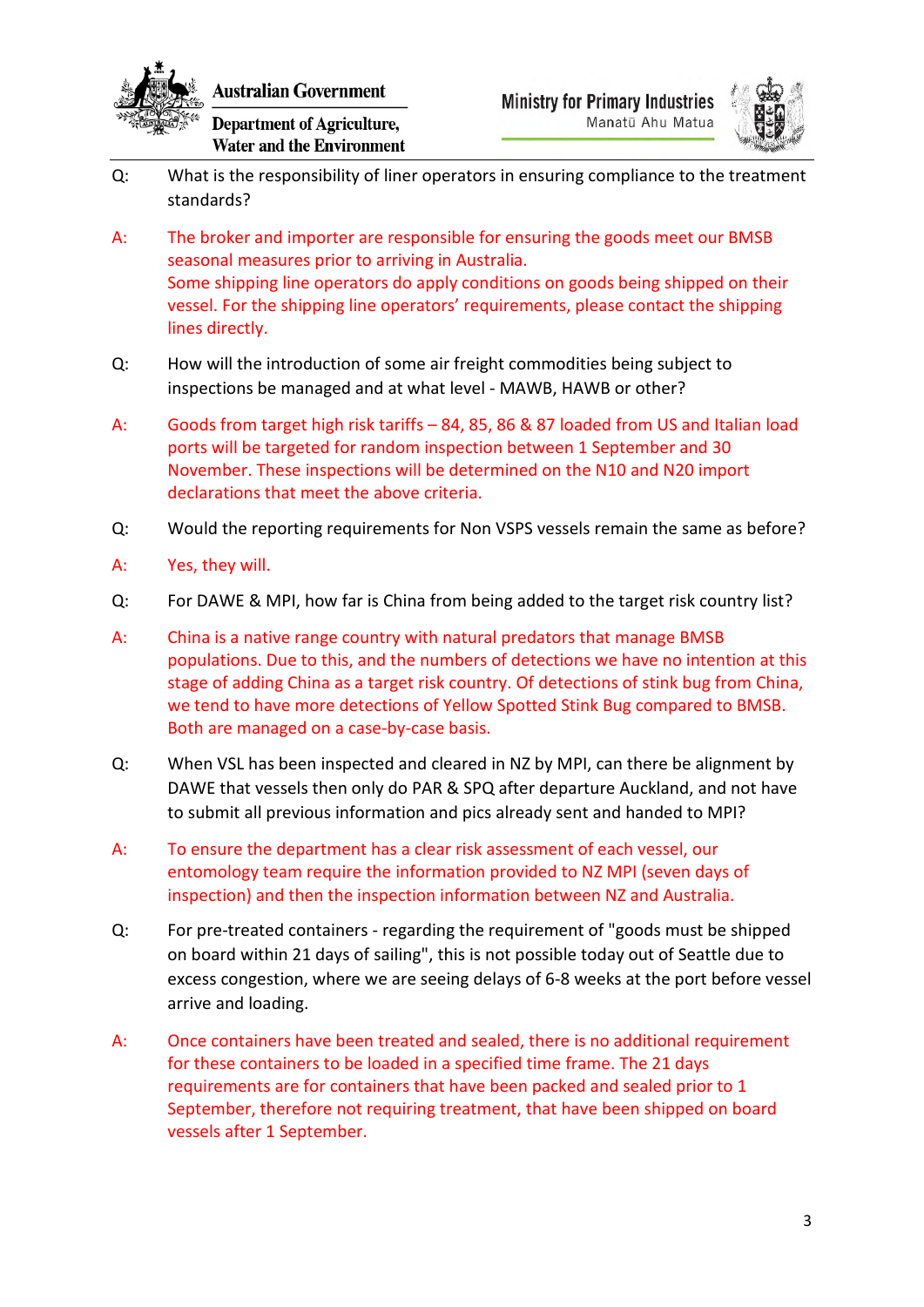

**Australian Government** 

**Department of Agriculture, Water and the Environment** 



- Q: If goods are treated prior to loading containers, must the containers still be treated as well?
- A: The treatment requirements are for target high risk goods from target risk countries. Whilst the department prefers for treatments to be completed at the container level, treatments of goods can occur outside of containers prior to packing. Please note if these goods are treated prior to 1 December, they must be packed and sealed within the container within 120 hours of the treatment being conducted.
- Q: As a destination of exported goods is there any intention of accepting a SF based treatment in place of ISPM-15?
- A: Timber packaging that is not ISPM-15 stamped can be treated with sulfuryl fluoride if the treatment meets the requirements detailed in our biosecurity import conditions system (BICON) – use search term 'timber packaging'.
- Q: If the fumigation is conducted in August and the containers do not leave the port until 1 September, will the supporting documents be required to be with them?
- A: The measures are based on goods being shipped on board the vessel between 1 September and 30 April. If your goods are shipped on board the vessel after 1 September, then supporting documentation will need to be provided for the goods on arrival in Australia
- Q: If goods are treated prior to loading in container what is the time frame to loading/ shipping? 120hrs?
- A: Treated goods must be packed and sealed into a container within 120hours of treatment occurring. If the goods are loaded onto flat rack and open top containers, then these goods must be loaded onto the vessel within 120 hours of treatment. Please note the 120-hour post treatment window applies only to goods treated prior to 1 December. Further information on 120 post treatment window can be found here.
- Q: There is an MPI definition for used cargo stated on their IHS, but what is the definition of used cargo for DAWE? Is this aligned between both authorities?
- A: The department does not have a formal definition for used cargo. Depending on the circumstances of the goods prior to export as they would essentially pose the same BMSB risk as unused goods. Some used goods such as agricultural or mining machinery are subject additional conditions relating to soil and other potential contamination risks, but these are unrelated to BMSB.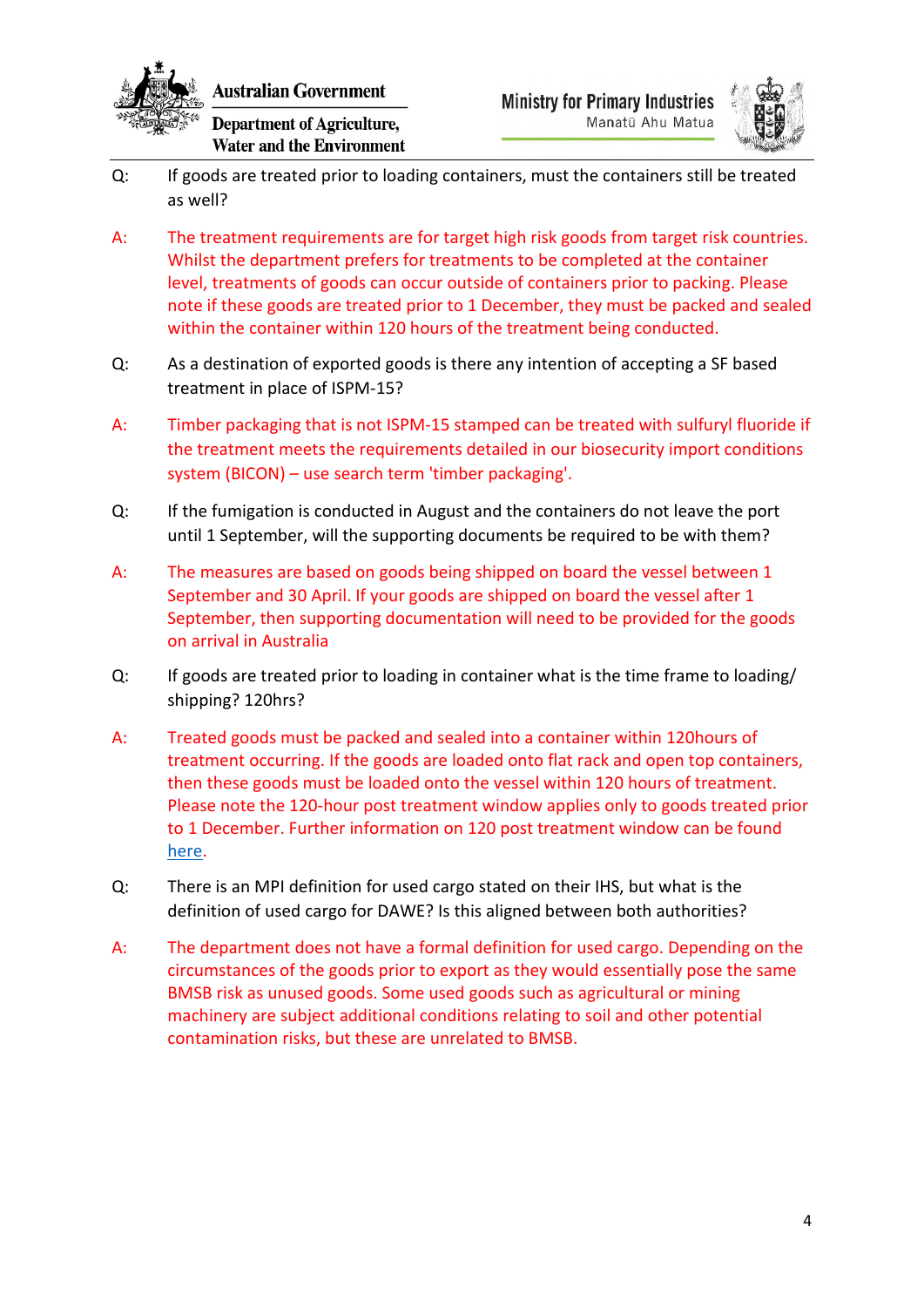

ustralian Government

**Department of Agriculture, Water and the Environment** 



#### **BMSB treatments**

- Q: Once registered and on the website, when can we expect to receive the document portal link?
- A: The link to the offshore BMSB treatment certificate online system is provided to the approved treatment provider within 24 hours of the treatment provider being published on the departments list of approved offshore BMSB treatment providers webpage.
- Q: When we perform a khapra treatment to a container in BMSB season, do we need a separate certificate for BMSB?
- A: One treatment certificate can be issued, though it must be issued using the BMSB treatment certificate template and include the target of treatment/fumigation.
- Q: What are the current processing times for applications of overseas treatment providers if all information has been provided?
- A: Assessments of applications are being conducted in the date order they are received, and we aim to have the assessment completed within 3 working days from the date received.
- Q: If a treatment/fumigation provider, with a current approved registration with DAWE, fumigated a consignment and is loaded on a vessel for import. During transit at sea (weeks after treatment), the facility's accreditation is suspended, is the cargo already on board denied clearance in AU? Is so why so? The facility had a current valid approval at the time of load and acceptance by cargo owners in AU and indeed a carrier.
- A: If it is identified that a treatment provider has not been conducting compliant treatments and the cause is sufficient to warrant suspension from the offshore BMSB treatment provider scheme, we cannot have confidence in the any of the other treatments conducted by that provider. Therefore, any consignment in transit that have been treated by that provider will also be considered ineffective and managed accordingly.
- Q: If DAWE has no confidence in its accreditation process, to uphold its previous approval for an import that may be on the water, on the way to AU, should you consider spending more time in doing so?
- A: The registration and accreditation process determine if the treatment provider has the facilities, equipment, trained personnel, and an understanding of the BMSB treatment requirements. A treatment provider listed on the department's list of approved offshore BMSB treatment providers webpage, means the treatment provider has the capability and knowledge to comply with the requirements. We conduct verification throughout the season to ensure treatment provider compliance. Where significant non-compliance is identified action will be taken accordingly.